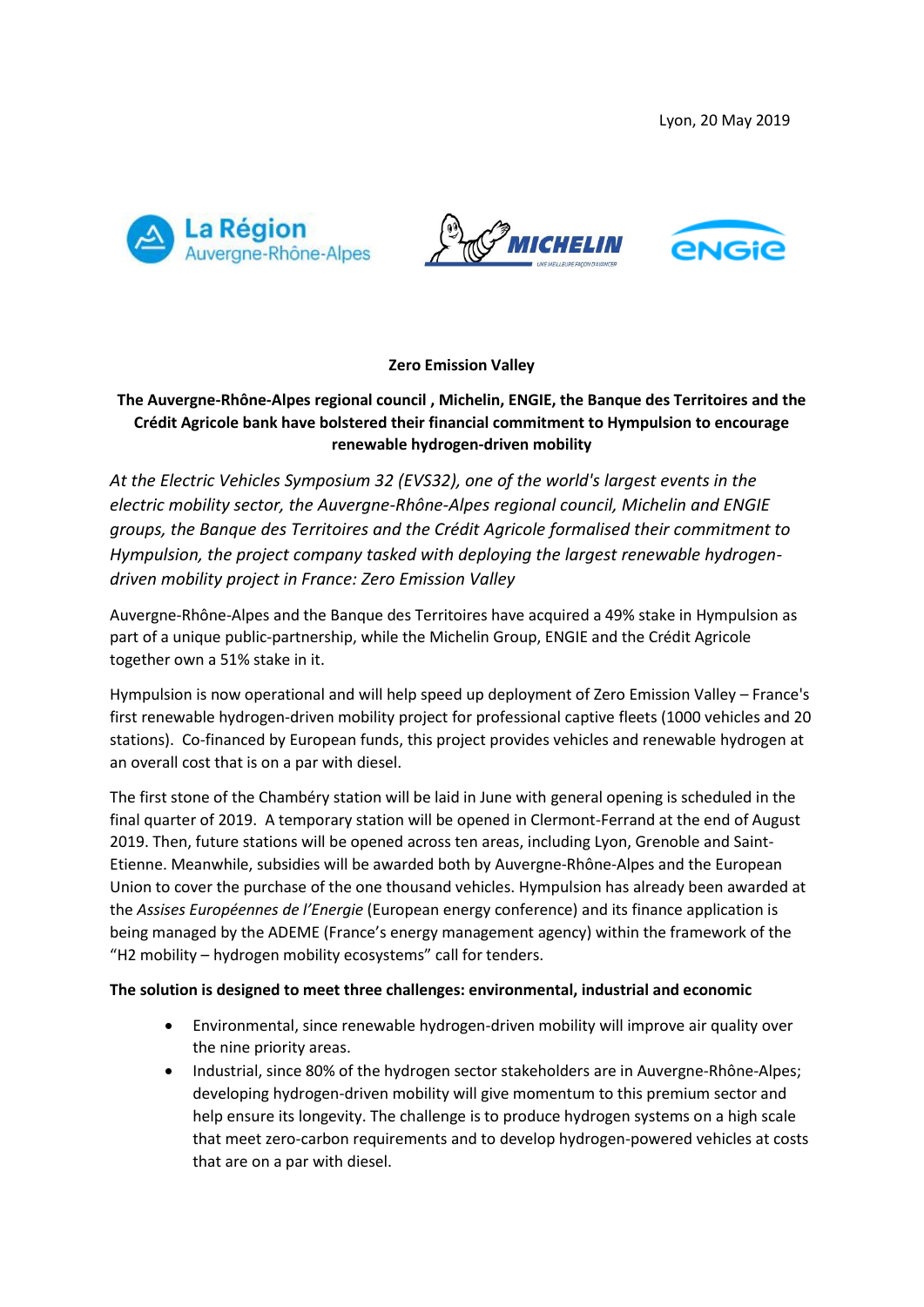Economic, since not only will the project generate jobs in the Auvergne Rhône-Alpes … it will also enable regional training centres to provide young people with support in accessing the clean-mobility jobs of the future and securing employment in the zerocarbon industry.

# **Hydrogen-driven mobility across the city, territory, nation and continent**

Thanks to its sheer scale, this project alone will provide 25% of the vehicles announced in the national hydrogen plan by 2023.

## **Three dedicated partners**

**For Laurent Wauquiez**, President of Auvergne-Rhône-Alpes, *"The dynamic nature of the sector in our territory and the powerful synergies of Hympulsion with the public and private sectors will turn Auvergne-Rhône-Alpes into France's leading hydrogen area.* 

*We will become the catalyst for the introduction of this new technology in Europe. With Zero Emission Valley, we will be able to prove that taking up climate change challenges will boost job creation."*

*"Michelin is absolutely certain that hydrogen-driven mobility is the best solution for taking up these three challenges: reducing pollution, reducing greenhouse gases and facilitating the energy transition. For more than 15 years, we have been developing our research and development expertise and have been industrialising hydrogen batteries. We have entered into a number of ambitious partnerships across the Auvergne-Rhône-Alpes region in particular. Our involvement in the ZEV project is obviously a strategic benefit for Michelin",* says **Florent Menegaux, CEO of Michelin**.

**ENGIE,** which is certain that renewable hydrogen is the missing link along the path towards a decarbonised energy system, has taken up a position at the forefront of the energy revolution to speed up the emergence of a decentralised, decarbonised and digitised system in which renewable energies will play a key role. *"The ZEV project in Auvergne-Rhône-Alpes is evidence of ENGIE's concrete commitment to helping cities, regions and companies across the world in their zero-carbon energy transitions. As an ambitious forerunner, we are working very closely alongside all public and private partners to turn completely renewable hydrogen into a reality that everybody can take advantage of",* says **Franck Bruel**, ENGIE's deputy CEO.

| <b>Contacts</b>                           | Press                   |
|-------------------------------------------|-------------------------|
| Auvergne-<br><b>Rhône-Alpes</b><br>region | Aymar de Chaunac-Lanzac |
|                                           | +33 (0)4 26 73 52 30    |
|                                           | +33 (0) 6 85 01 86 17   |

### **About Auvergne-Rhône-Alpes**

At the forefront of economic development, Auvergne-Rhône-Alpes is France's leading industrial area. With employment and business friendly policies, we promote a common-sense idea: train people to specific skilled trade that our companies really need. The Zero Emission Valley project is the driving force of our strategy committed to link economic growth, sustainable development and environment protection.